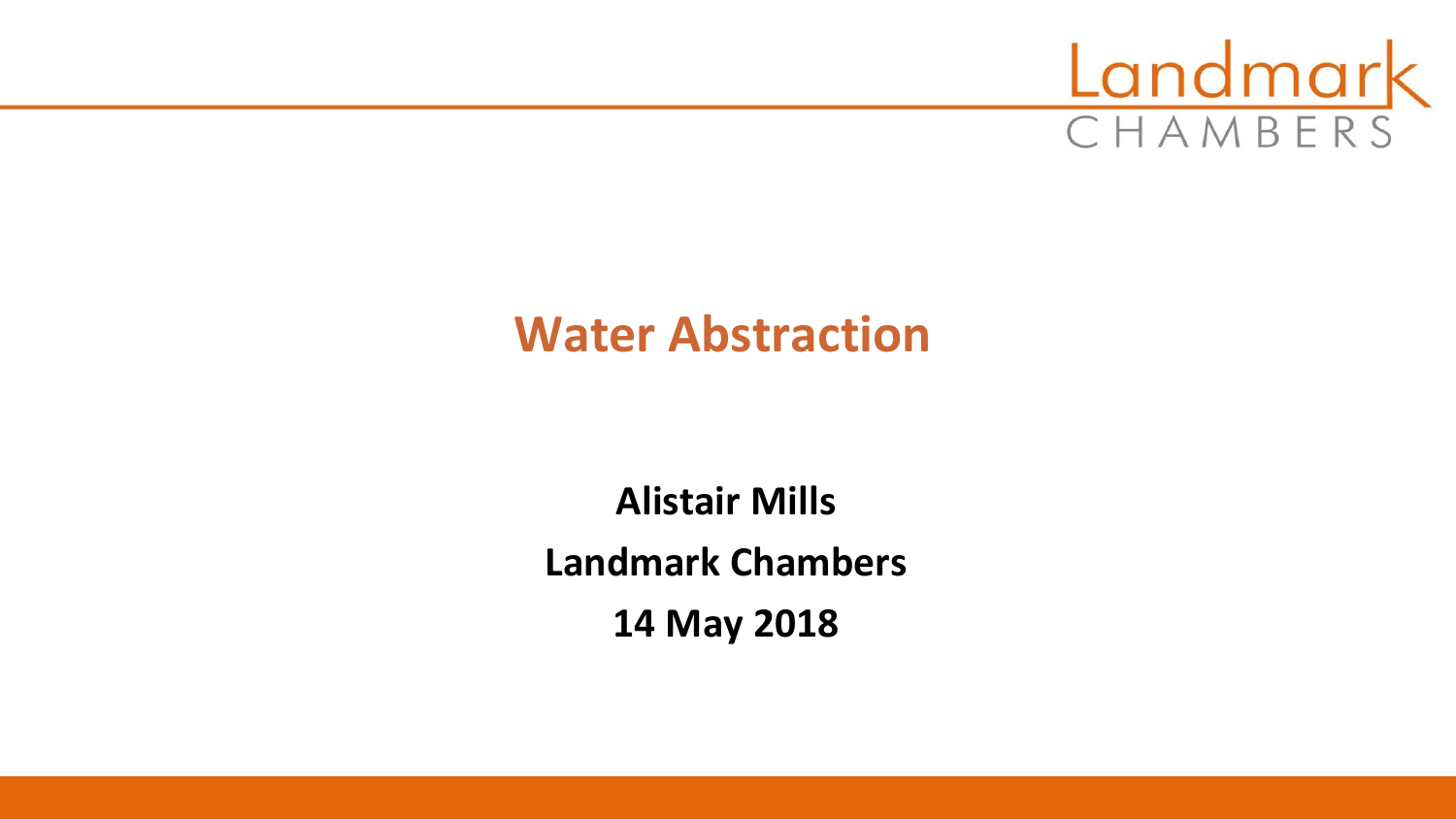#### **Overview**

- The need for a licence
- Applications for a licence
- The role of the Secretary of State
- Major questions / practical issues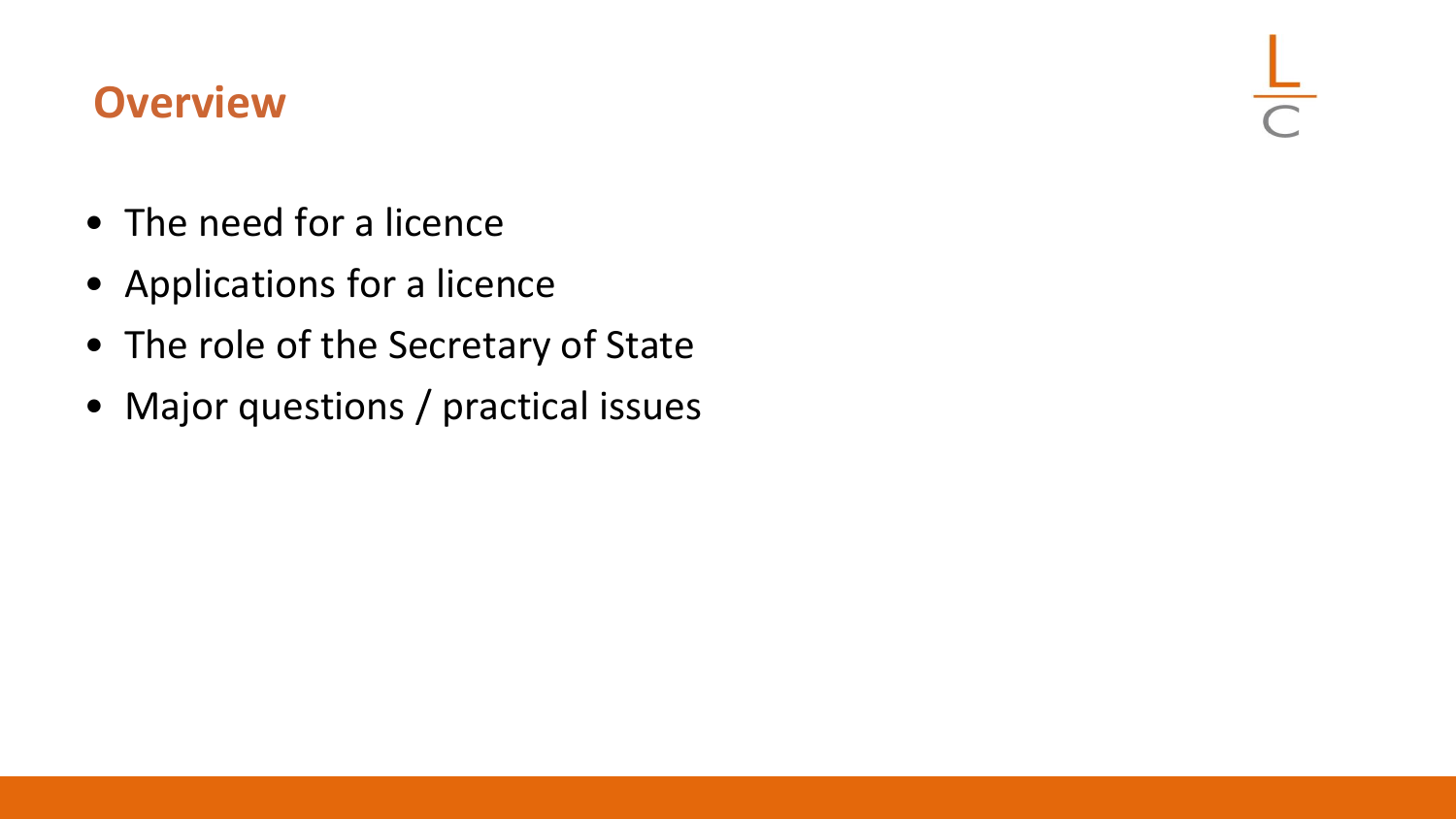# **The Types of Licence**

There are various types of licence

- Full
- Transfer
- Temporary
- New abstraction (where abstraction previously exempt)
- Impoundment

([https://www.gov.uk/guidance/water-management-apply-for-a-water](https://www.gov.uk/guidance/water-management-apply-for-a-water-abstraction-or-impoundment-licence)abstraction-or-impoundment-licence)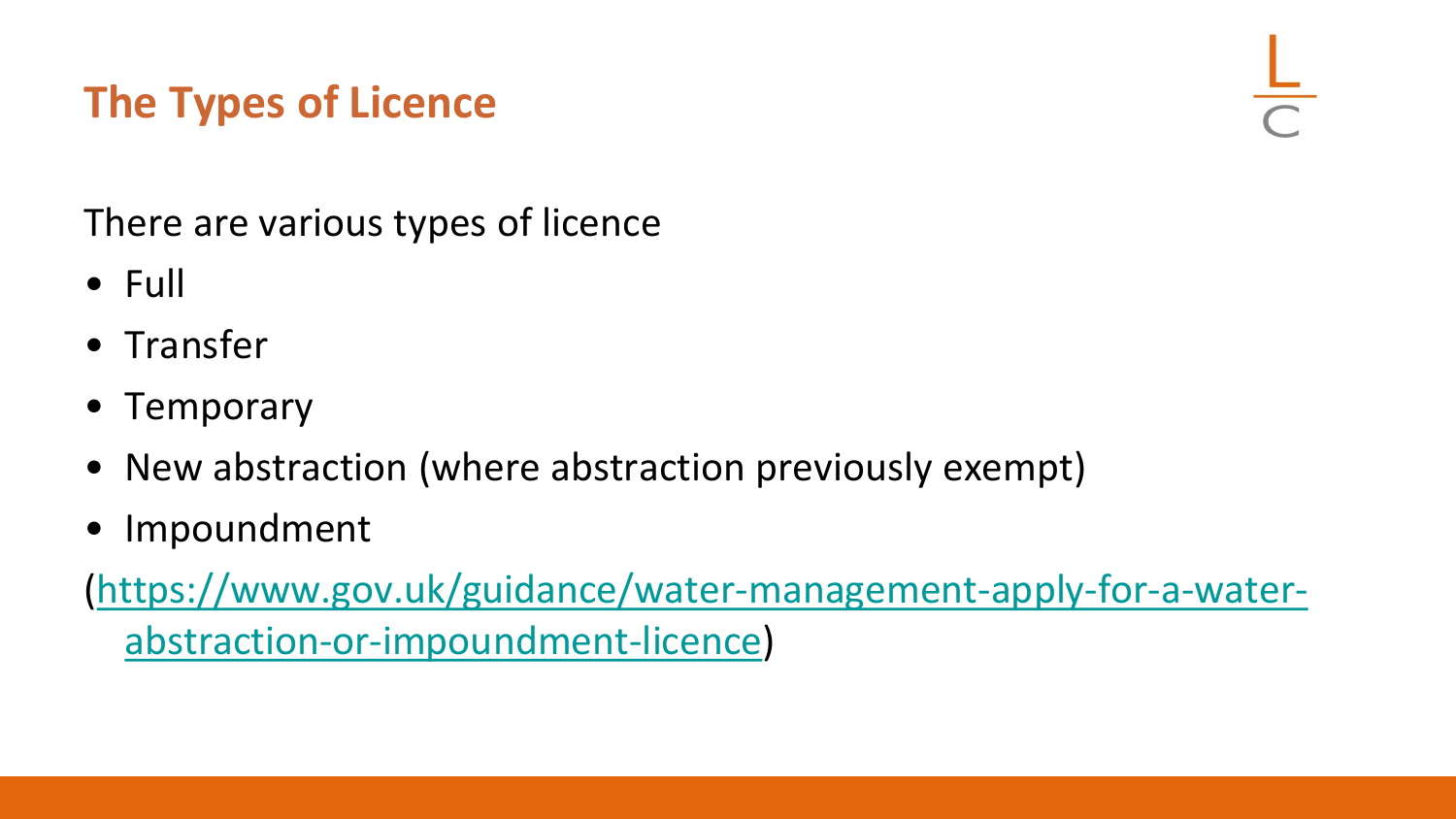## **The Need for a Licence**

- The licensing regime is found in Part II of the Water Resources Act 1991
- Legal authority is required in order to abstract water: WRA 1991 Act, s.24
- The source of authority is a licence from the Environment Agency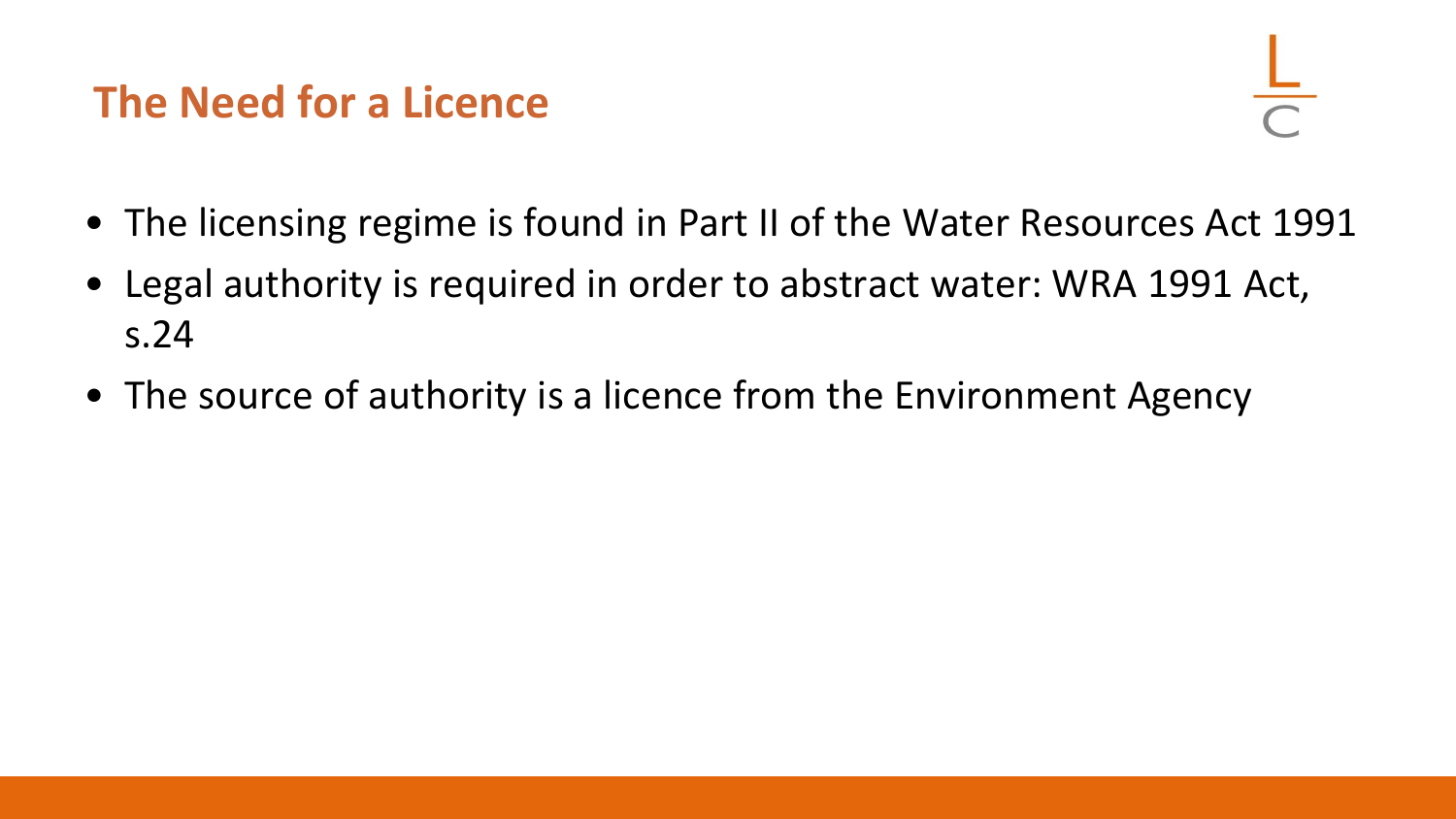# **Applications for a Licence (WRA s.37)**

- The Environment Agency must publish notice of an application for a licence
- Those notices must be served upon water undertakers, the navigation authority, harbour authority or conservancy authority, and the drainage board
- The public may make representations to the Environment Agency
- No decision may be made during the period for giving representations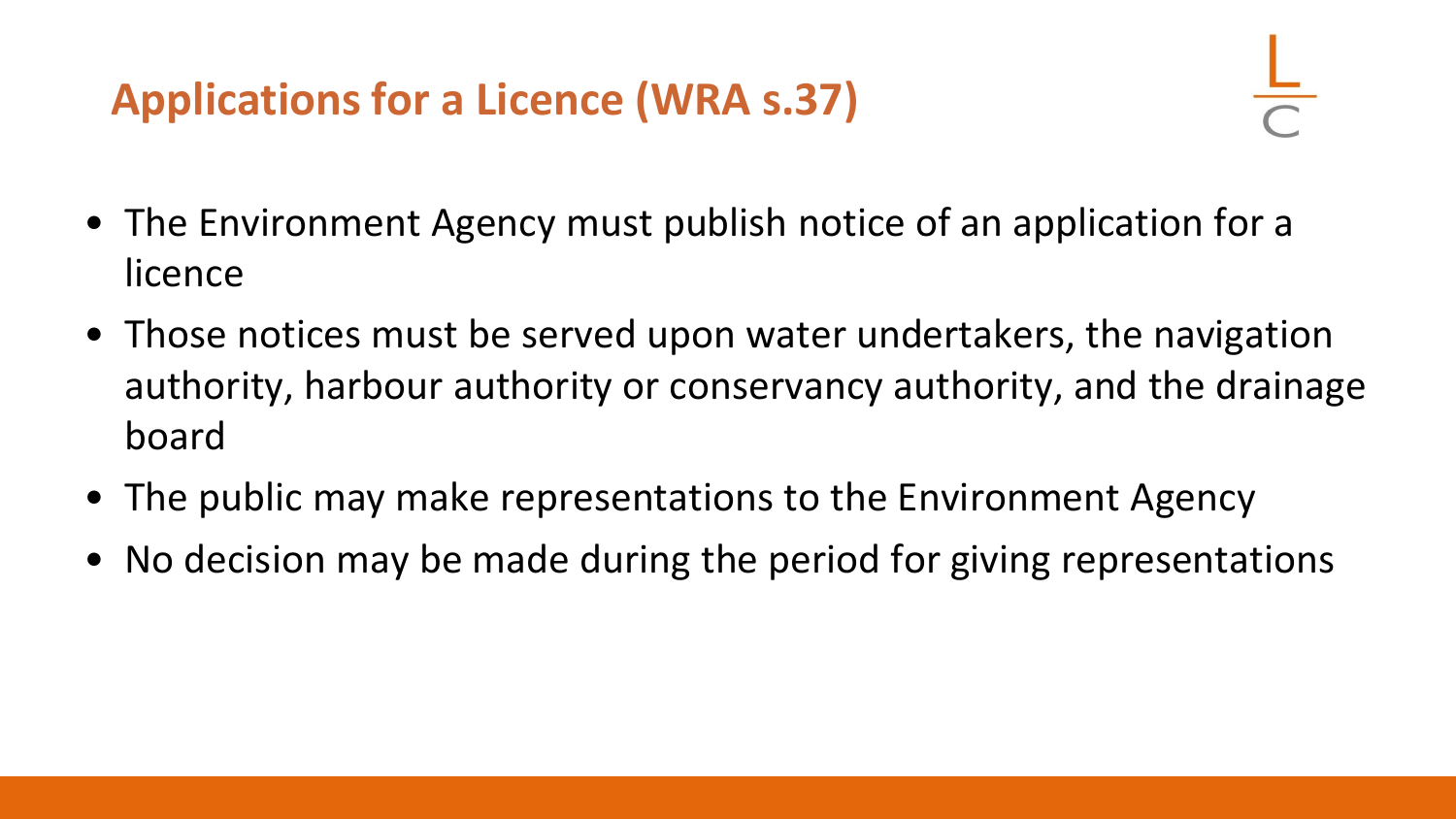# **Considerations of Applications (WRA s.38)**

• The Environment Agency's ability to impose conditions on the grant of a licence is broad:

"the [Environment Agency] may grant a licence containing such provisions as the [Environment Agency] considers appropriate"

- The Agency may also refuse to grant a licence
- The Agency should have regard to "all relevant circumstances"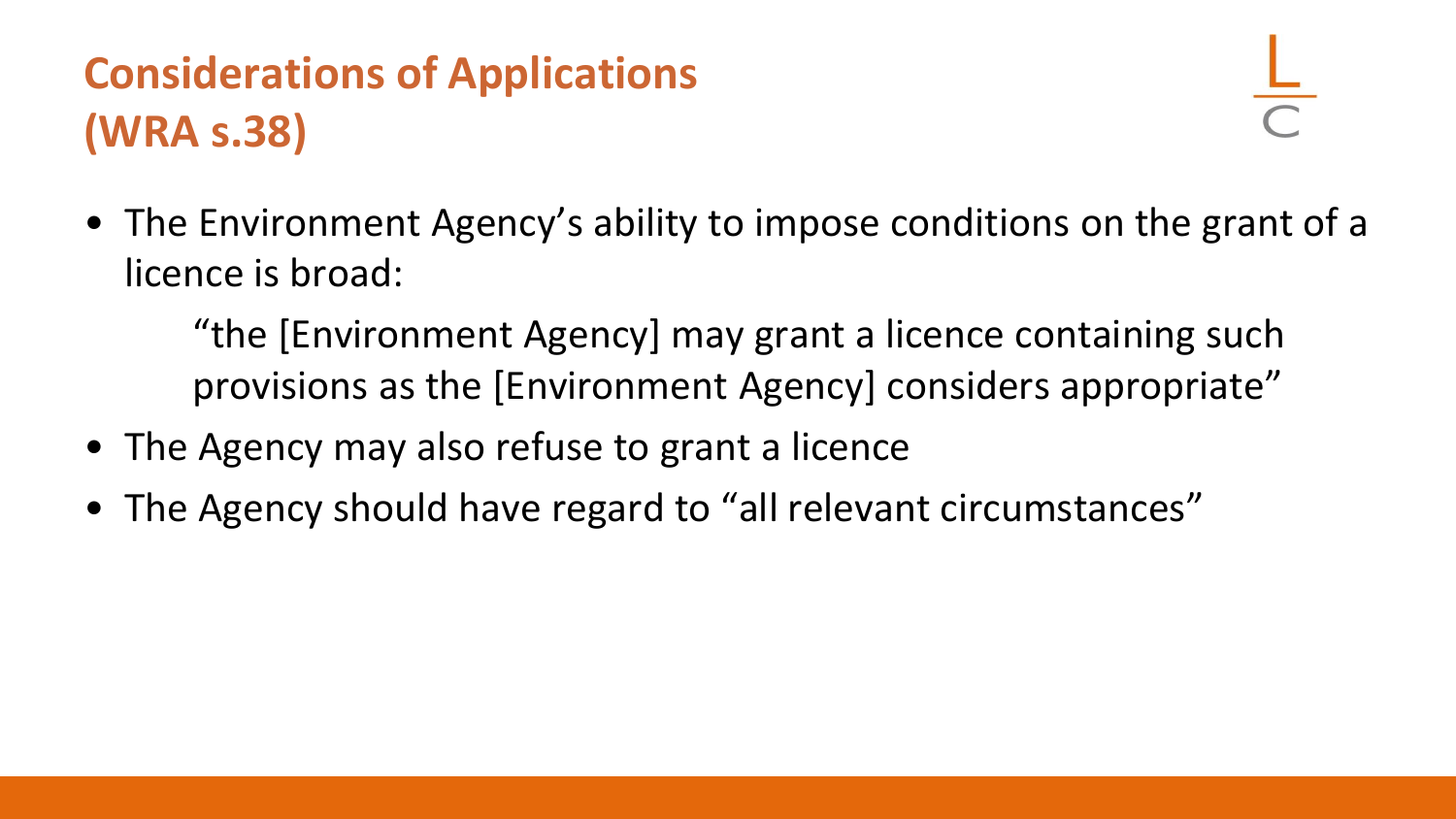## **Mandatory factors**

- The Environment Agency must not grant a licence to derogate from protected rights, without the consent of the holder of those rights  $(s.39(1))$
- Where the licence concerns abstraction from underground strata, the Environment Agency must have regard to the requirements of existing lawful uses of water (s.39(2))
- The Environment Agency must have regard to minimum acceptable flows (s.40)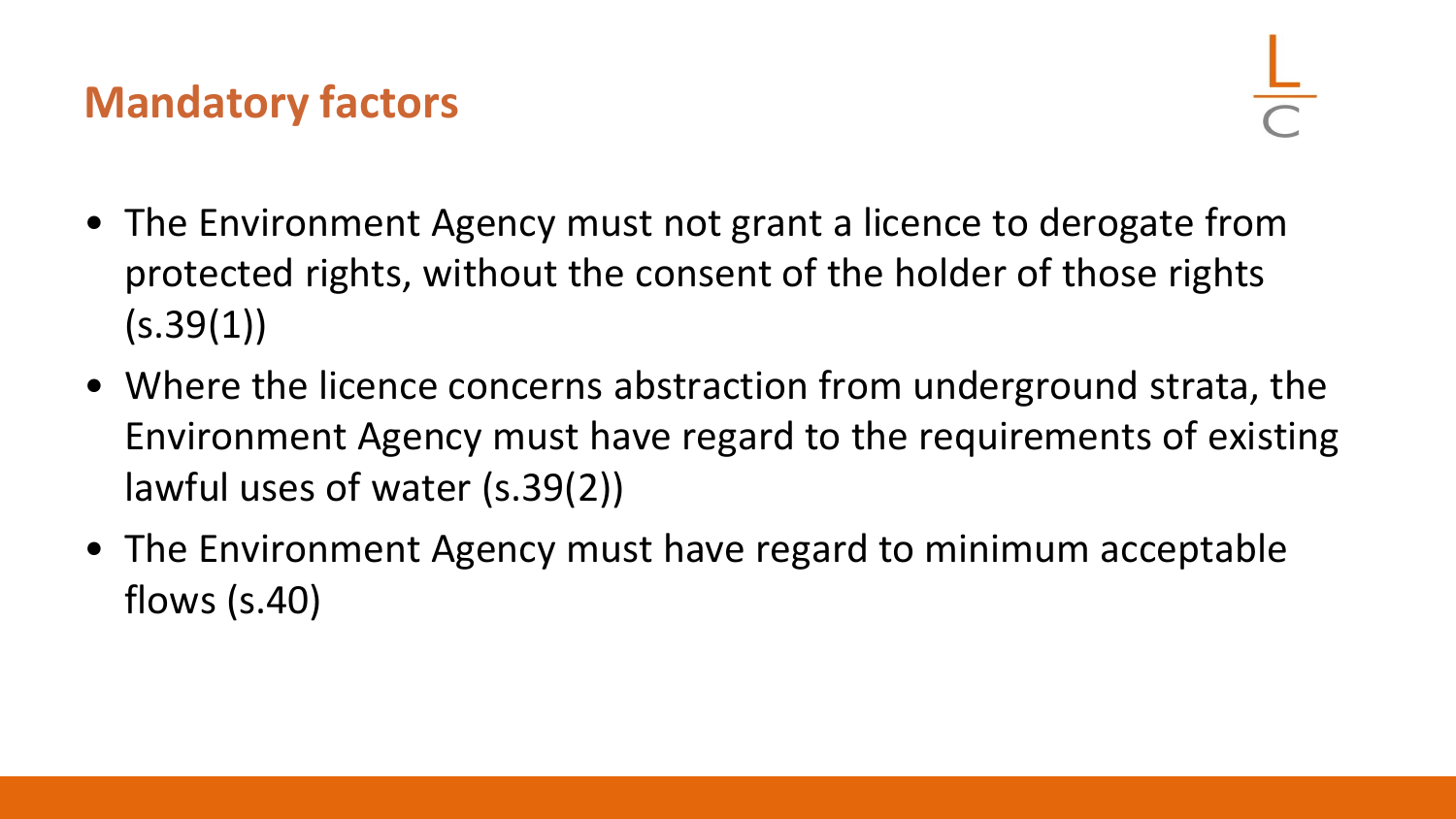#### **Amendment to Licence**

- The Environment Agency may formulate proposals for revoking or varying a licence where it considers this appropriate
- Such proposals must be advertised, and notified to the licence-holder
- If the licence-holder objects to the proposals, then they must be referred to the Secretary of State for determination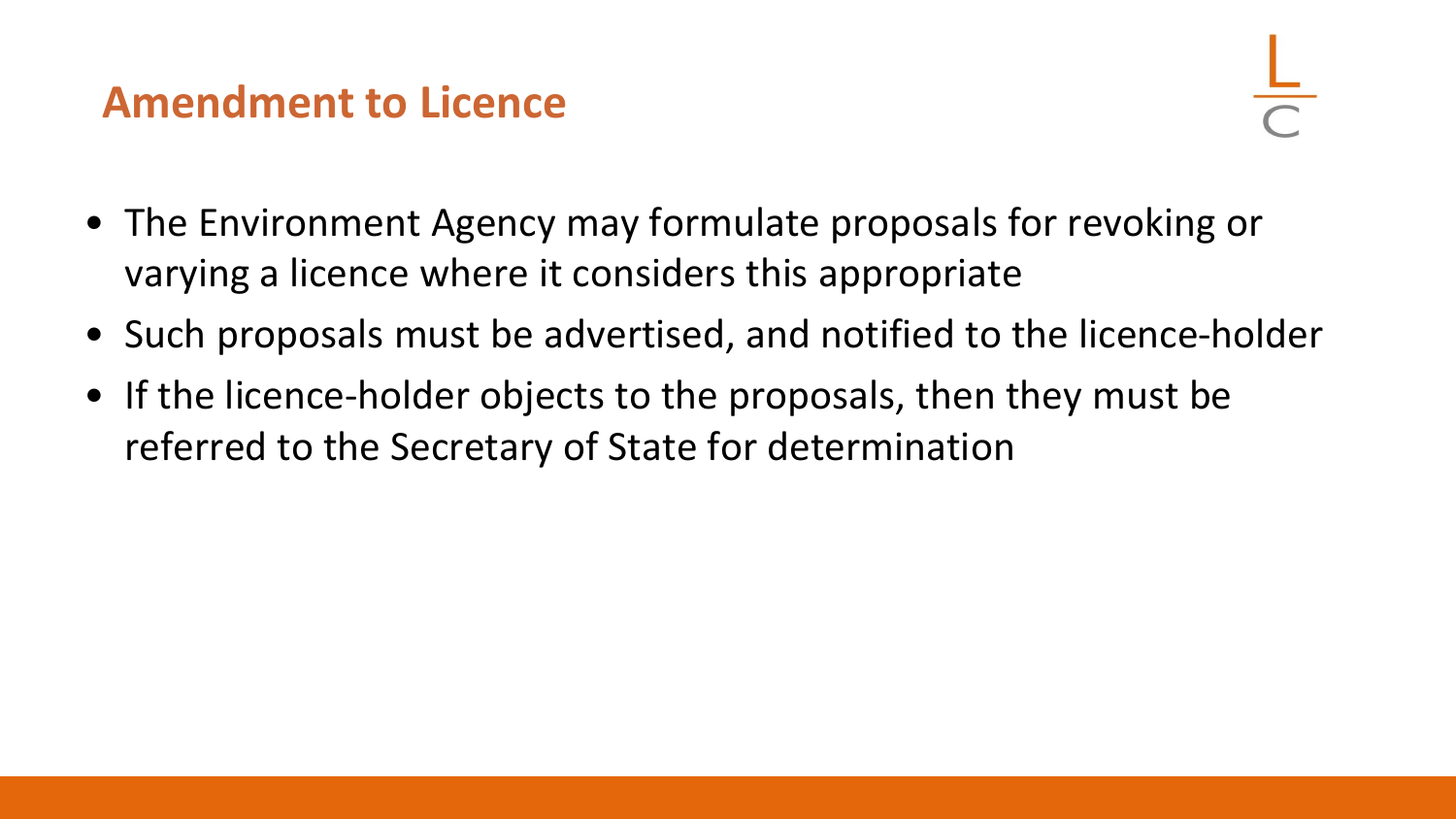## **The Role of the Secretary of State**

- The Secretary of State can call in applications for a licence
- An unsuccessful applicant for a licence may appeal against refusal to the Secretary of State
- The Secretary of State determines whether to vary a licence where the licence-holder objects
- If there remains a dispute between the parties, then this will be by hearing or inquiry (potential for settlement)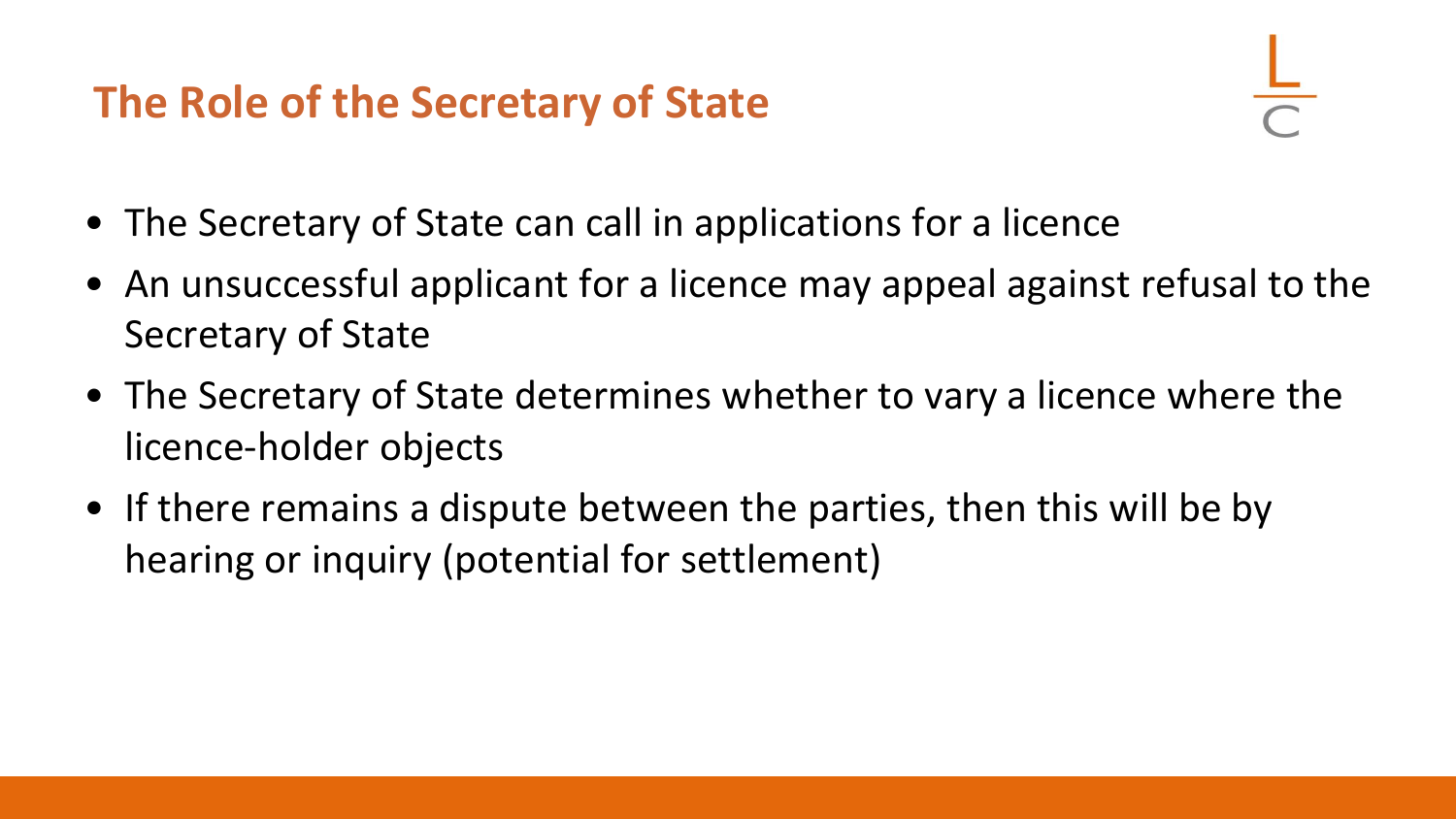### **Major Issues**

 $\frac{1}{\sqrt{2}}$ 

- Habitats
- Water Framework Directive
- The supply duty upon water undertakers
- The statutory drought regime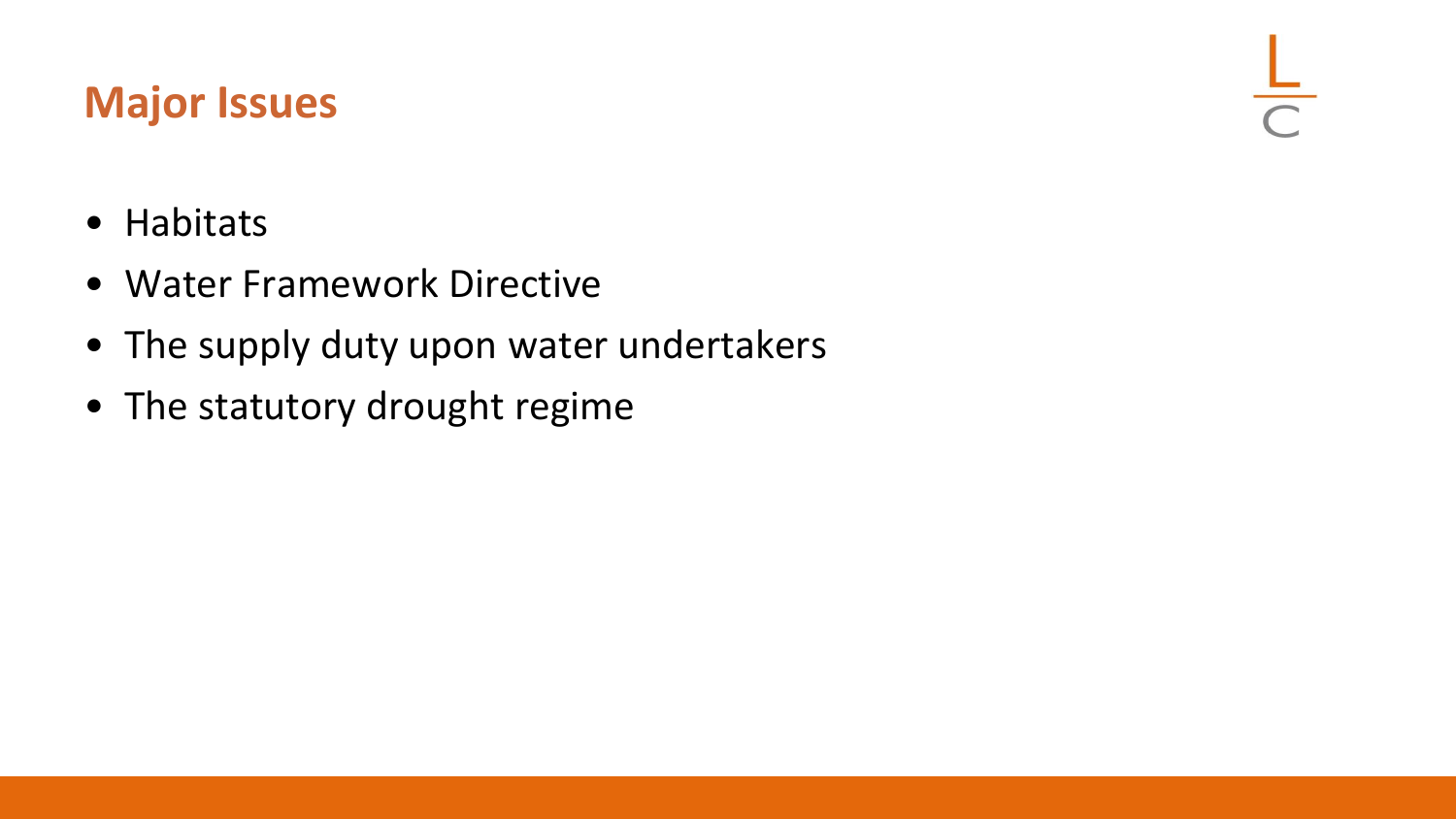### **Habitats**

- May be questions concerning adverse effects, and IROPI (Articles 6(3) and (4))
- Likely evidence required:
	- Ecological
	- Hydrological
	- (Potentially) economic
- See e.g. Catfield Fen inquiry, APP/WAT/15/316&317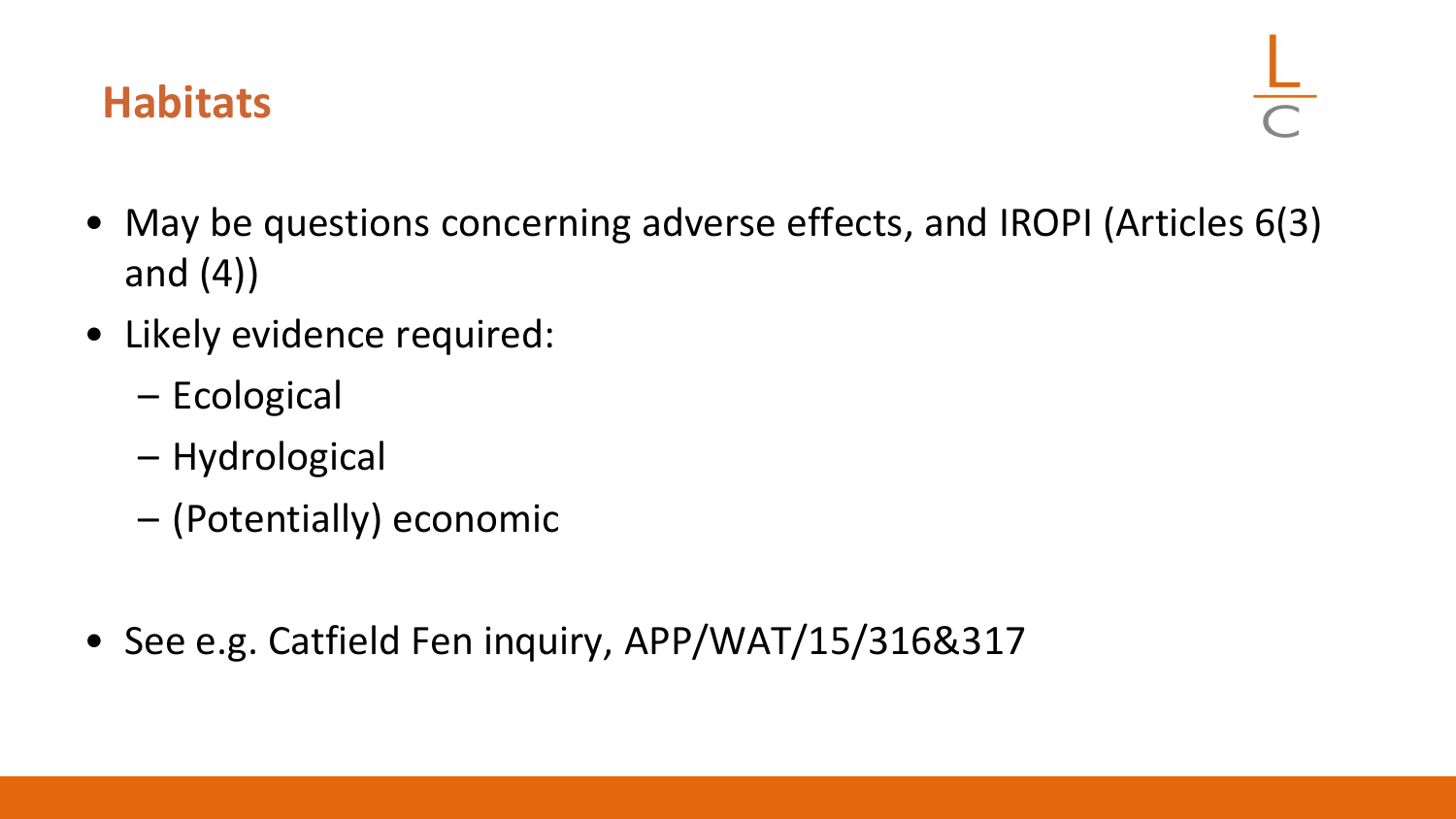#### **Water Framework Directive**

- Prohibition on causing deterioration of status of body of surface water: WFD Art 4(1); C-461/13 *Bund fur Umwelt under Naturschutz Deutschland eV v Germany*
- Art 4(6) permits temporary deterioration in cases of force majeure, or due to accident
- Art 4(7) provides for no breach of the Directive where the failure is the result of new modifications to physical characteristics of the body of water, or new sustainable human development activities, and certain conditions met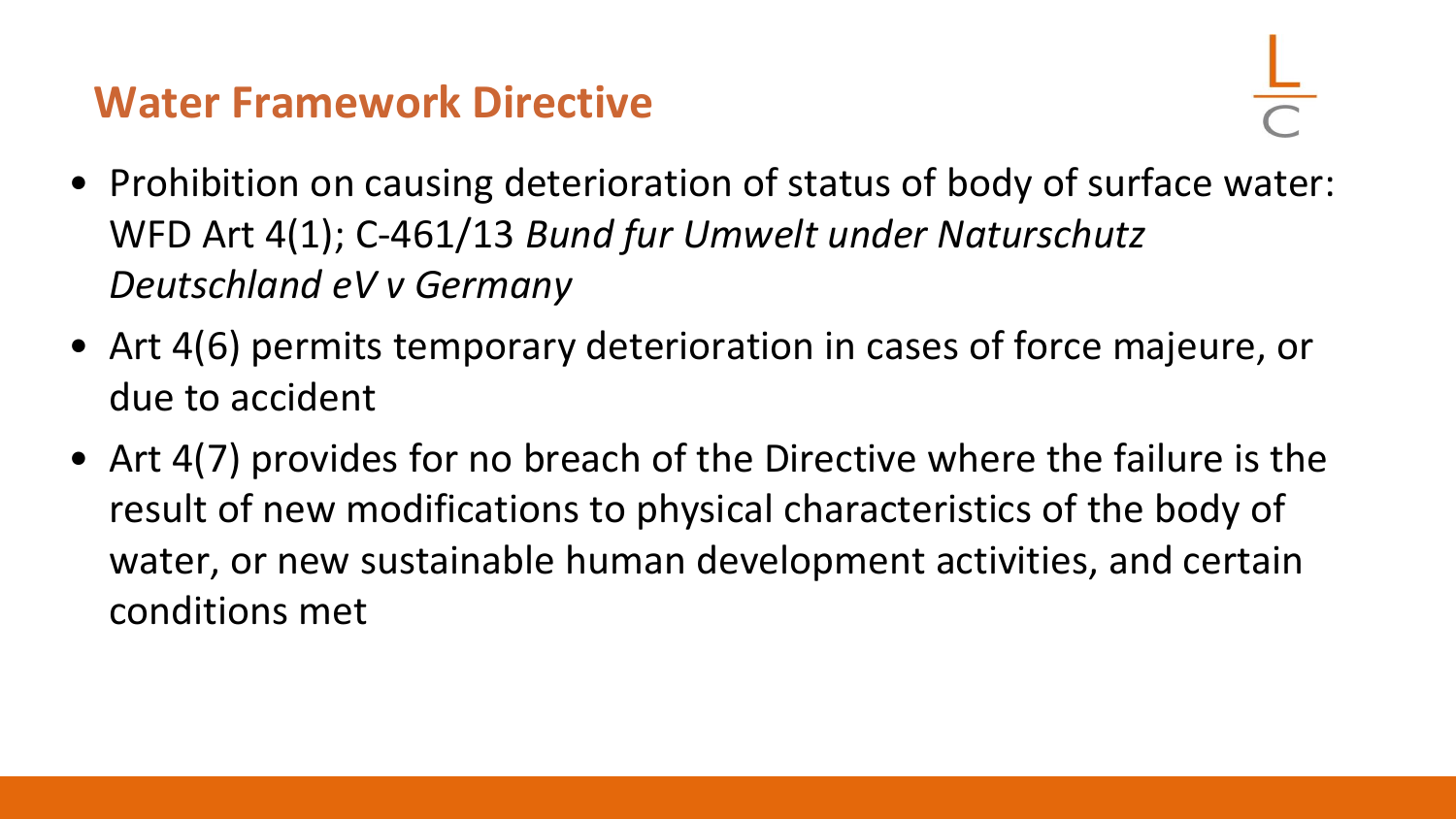## **The Supply Duty on Water Undertakers**

- Water Industry Act 1991 s.37: general duty of water undertaker to develop and maintain an efficient and economical system of water supply
- The supply of water may constitute IROPI or a justification for temporary failure under Art 4(6) WFD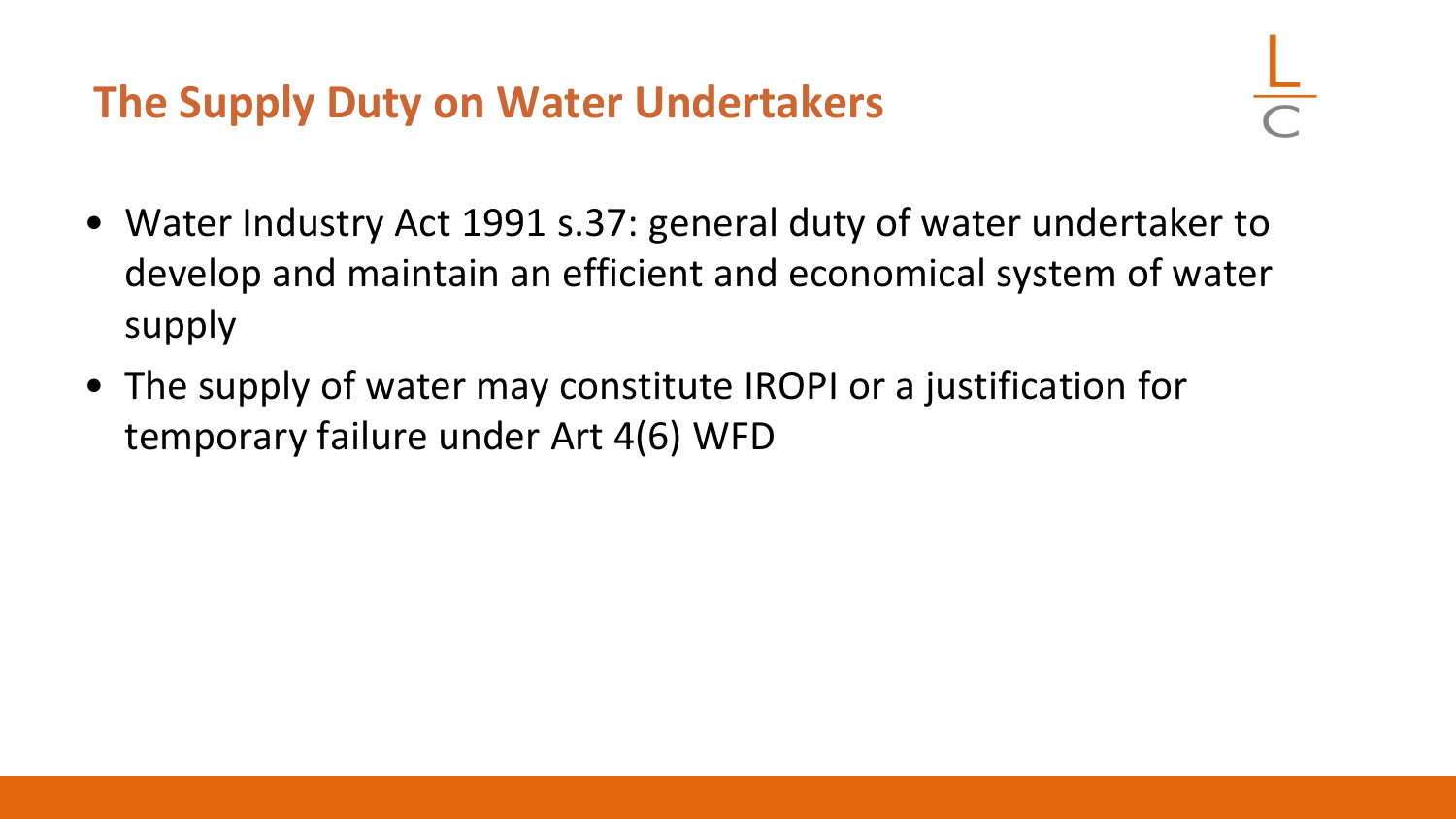### **The Statutory Drought Regime**



- Particular problems arise in relation to abstraction in times of drought
- Question: should issues of drought be dealt with in licences, or via drought orders/permits?